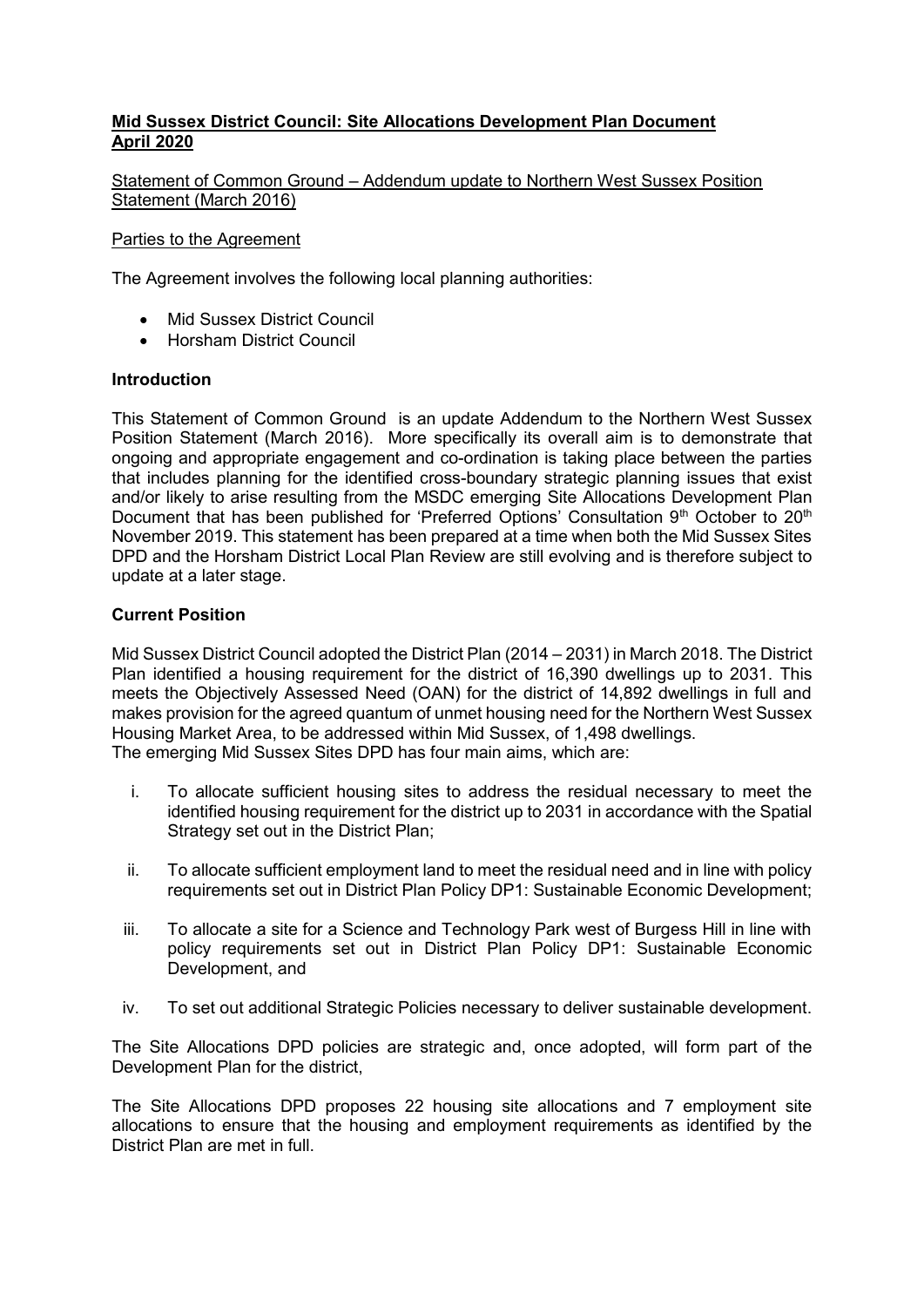The Sites DPD has been informed by a comprehensive suite of technical evidence, including Sustainability Appraisal and Habitats Regulations Assessment.

## **Strategic Planning Issues**

The following strategic/ cross-boundary planning issues have been identified that relate to the Mid Sussex Site Allocations DPD and the parties:

# **1. Housing Provision**

Mid Sussex District Council adopted the District Plan (2014 – 2031) in March 2018. The District Plan identified a housing requirement for the district of 16,390 dwellings up to 2031. This meets the Objectively Assessed Need (OAN) for the district of 14,892 dwellings in full and makes provision for the agreed quantum of unmet housing need for the Northern West Sussex Housing Market Area, to be addressed within Mid Sussex, of 1,498 dwellings.

One of the aims of the Sites SPD is to allocate sufficient housing sites to address the residual necessary to meet the identified housing requirement for the district up to 2031 in accordance with the Spatial Strategy set out in the District Plan. District Plan policy DP4:Housing indicates that, as at  $1<sup>st</sup>$  April 2017, there was a residual amount of 2,439 dwellings to be allocated through future Neighbourhood Plans and the Site Allocations DPD. This residual amount has been updated as at 1<sup>st</sup> April 2019, and is now 1,507 dwellings as set out in the table below:

|                                                                                                                                                                                                            | As at 1 <sup>st</sup> April 2017<br>set<br>out in<br>As.<br><b>District Plan DP4</b> | As at 1 <sup>st</sup> April 2019<br>As set out in SA10<br><b>Site</b><br><b>Allocations</b><br><b>DPD</b> |
|------------------------------------------------------------------------------------------------------------------------------------------------------------------------------------------------------------|--------------------------------------------------------------------------------------|-----------------------------------------------------------------------------------------------------------|
| District Plan minimum Requirement                                                                                                                                                                          | 16,390                                                                               | 16,390                                                                                                    |
| Completions 2014/15                                                                                                                                                                                        | 630                                                                                  | 630                                                                                                       |
| Completions 2015/16                                                                                                                                                                                        | 868                                                                                  | 868                                                                                                       |
| Completions 2016/17                                                                                                                                                                                        | 912                                                                                  | 912                                                                                                       |
| Completions 2017/18                                                                                                                                                                                        |                                                                                      | 843                                                                                                       |
| Completions 2018/19                                                                                                                                                                                        | Ξ.                                                                                   | 661                                                                                                       |
| <b>Total completions</b>                                                                                                                                                                                   |                                                                                      | 3,914                                                                                                     |
| Total Housing Commitments (including sites with<br>planning permission, strategic development at Kings<br>Way, Burgess Hill (DP8) and Pease Pottage (DP10)<br>and allocations in made Neighbourhood Plans) | 7,091                                                                                | 7,094                                                                                                     |
| District Plan Allocations (Strategic development north<br>and north-west of Burgess Hill and Land north of<br>Clayton Mills, Hassocks)                                                                     | 3,500                                                                                | 3,287                                                                                                     |
| <b>Windfall Allowance</b>                                                                                                                                                                                  | 450                                                                                  | 588                                                                                                       |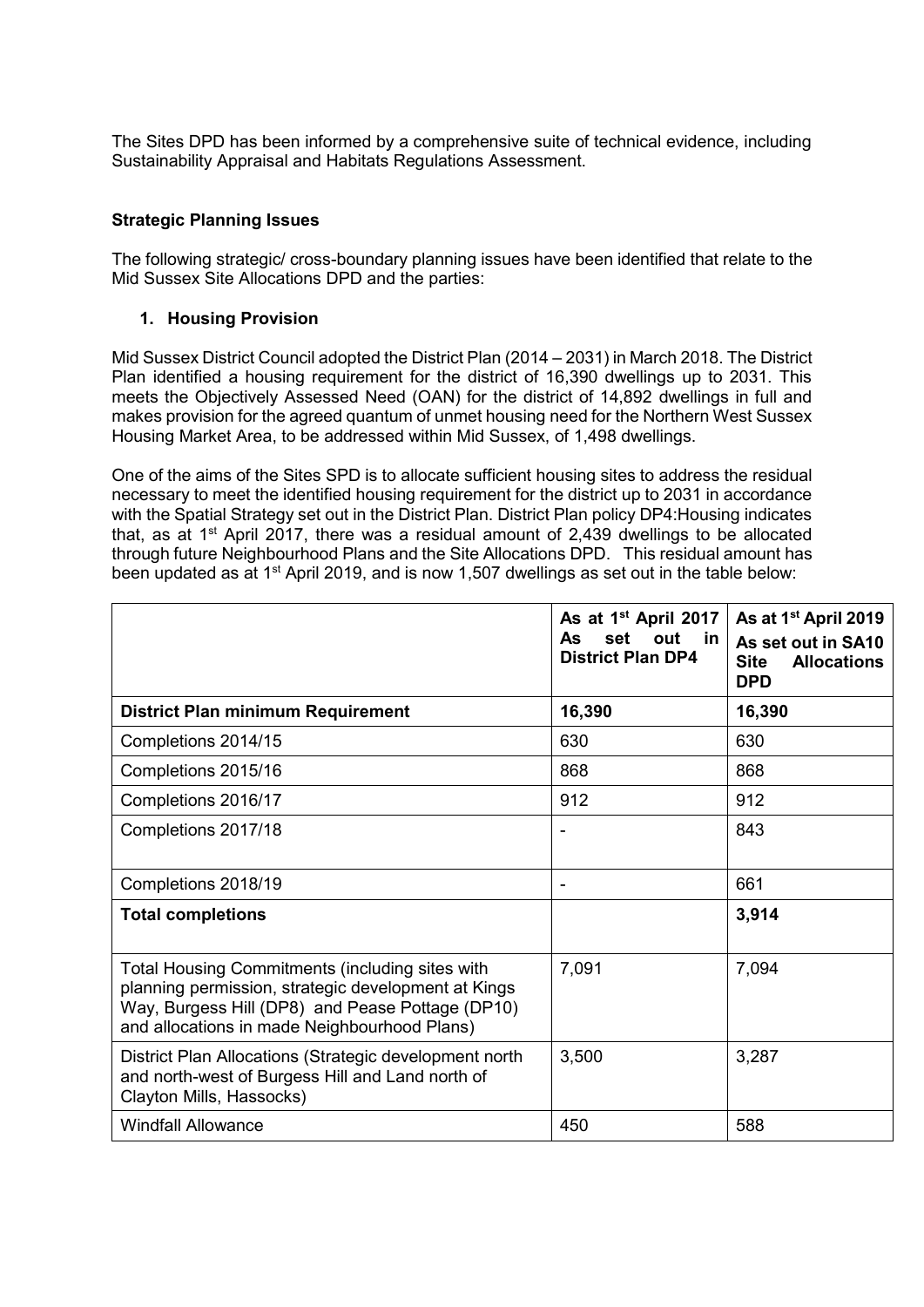| Residual amount Elsewhere in the District, as allocated<br>through future Neighbourhood Plans and the Site<br>Allocations document | 2,439 | 1,507 |
|------------------------------------------------------------------------------------------------------------------------------------|-------|-------|
| Total Amount to be allocated through the Site<br><b>Allocations DPD</b>                                                            |       | 1,962 |
| <b>Total oversupply against District Plan Requirement</b>                                                                          |       | 455   |

Policy SA11: Additional Housing Allocations of the Site Allocations DPD proposes to allocate 22 housing sites, that will deliver around 1,962 dwellings. This amount ensures the residual is fully met and provides a reasonable over-allocation to provide flexibility.

The parties agree that the Site Allocations DPD is seeking to allocate sufficient sites to ensure the housing requirement for Mid Sussex is met in full. The Parties will work towards agreeing these allocations do not raise any cross-boundary issues and offer an opportunity to make a positive contribution to delivering sustainable residential development. This may be confirmed by way of an update to this Statement at a later stage.

# **2. Employment Provision**

Updated employment evidence, commissioned by Mid Sussex District Council to take account of the recent employment forecast statistics, identified that a total requirement of around 35 to 40 hectares is needed up to 2031. As 25 hectares employment land had already been allocated at Burgess Hill, within District Plan Policy DP1, this leaves a residual requirement of 10 -15 hectares to be allocated within the Site Allocations DPD.

The Sites DPD Policy SA1: Sustainable Economic Development – Additional Site Allocations allocates six new sites for employment use, plus an expansion one site, totalling approximately 17ha.

District Plan policy DP1:Sustainable Economic Development allocates a broad location for a Science and Technology Park to the west of Burgess Hill. Further work has been undertaken with site promoters since the adoption of the District Plan and it is now possible to identify the specific site. A site for to the north of the A2300 has been identified as the preferred option. Policy SA9: Science and Technology Park allocates the site.

The Parties agree that on the basis of current evidence, these allocations are unlikely to raise any cross-boundary issues and offer an opportunity to make a positive contribution to delivering sustainable economic development. The parties further agree that these allocations relate to need arising within Mid Sussex district and does not provide for Horsham district's employment needs.

## **3. Transport**

The Sites DPD work is informed by a suite of technical evidence including the Mid Sussex Transport Study 2019 that comprehensively tests the emerging Sites DPD options to ensure there is an appropriate understanding of the impact of the proposals on the highway network. This work has been undertaken in partnership with West Sussex County Council and is iterative with a recognition that further work is needed up to submission of the Publication version of the plan.